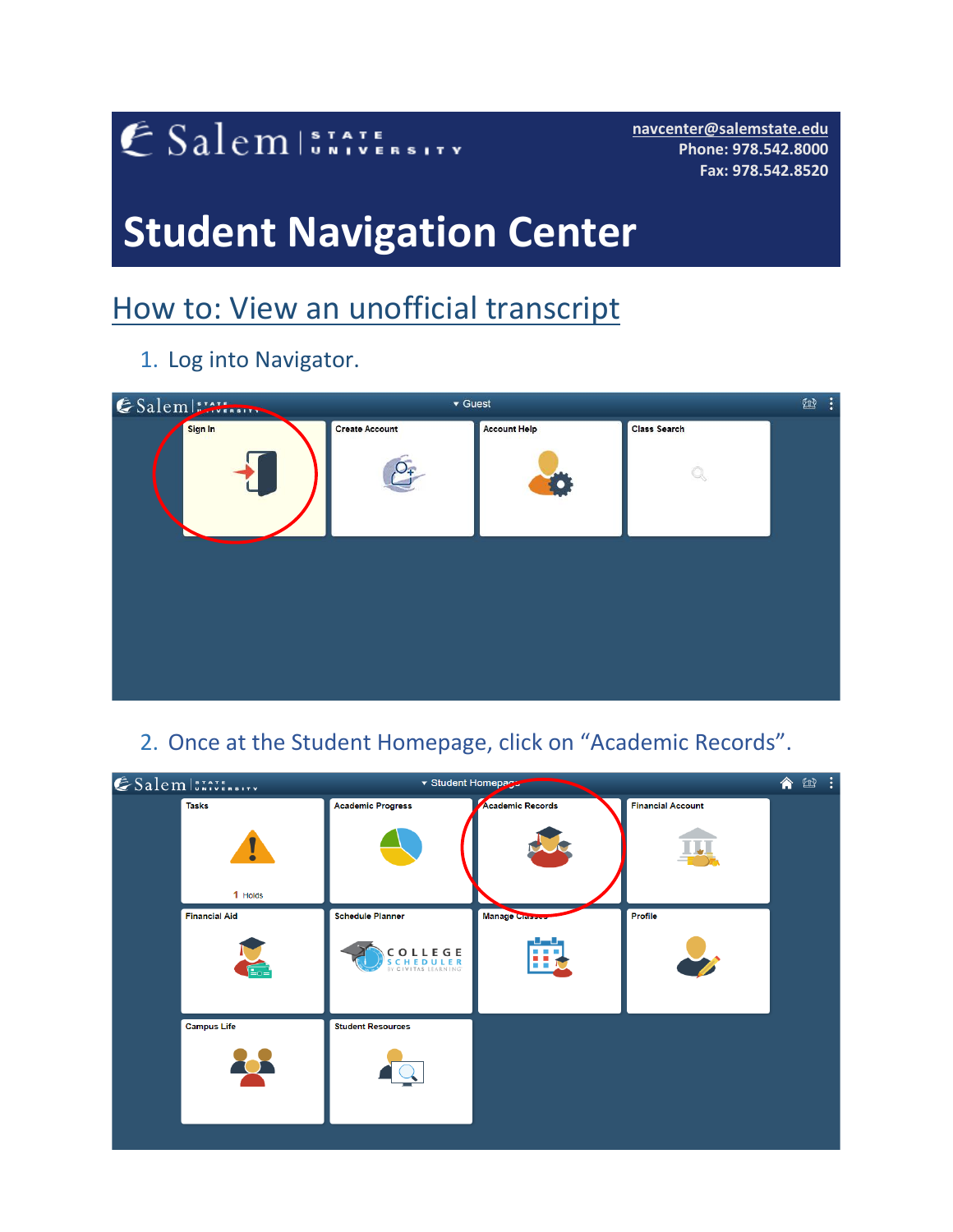### 3. On the menu on the left-hand side of the screen, click on "View Unofficial Transcript".

| < Student Homepage                     |                       | <b>Course History</b>           |                 |                  |                  | - :<br>医<br>合             |  |
|----------------------------------------|-----------------------|---------------------------------|-----------------|------------------|------------------|---------------------------|--|
| Course History                         | <b>Course History</b> |                                 |                 |                  |                  | 9 rows                    |  |
| View Grades                            | ۳                     |                                 |                 |                  |                  |                           |  |
| <b>View Unofficial Transcript</b><br>B | Class $\diamond$      | Description $\diamond$          | Term $\diamond$ | Grade $\diamond$ | Units $\diamond$ | Status $\diamond$         |  |
| Request Official Transcript            | <b>ACC 106</b>        | <b>FINANCIAL ACCOUNTING</b>     | Spring 2019     | т                | 3.00             | $\leftarrow$ Transferred  |  |
| View Transfer Credit Report            | <b>BIO 122</b>        | <b>WORLD OF CELLS</b>           | Spring 2019     | т                | 4.00             | $\leftarrow$ Transferred  |  |
| <b>Request EnrollmentVerification</b>  | <b>CRJ 101</b>        | <b>INTRO CRIMINAL JUSTICE</b>   | Spring 2019     | т                | 3.00             | $\leftarrow$ Transferred  |  |
|                                        | <b>ECO 202</b>        | PRINCIPLES OF MICROECONOMICS    | Spring 2019     | В                | 3.00             | <b>3</b> Taken            |  |
|                                        | <b>ENL 105</b>        | <b>INTRO TO COLLEGE WRITING</b> | Spring 2019     | $C+$             | 3.00             | <b>3</b> Taken            |  |
|                                        | <b>HST 204</b>        | US HISTORY & CONST GOV I        | Spring 2019     | т                | 3.00             | $\leftarrow$ Transferred  |  |
|                                        | <b>MCO 100</b>        | <b>MEDIA IN OUR LIVES</b>       | Spring 2019     | A                | 3.00             | <b>3</b> Taken            |  |
|                                        | <b>PSY 101</b>        | <b>GENERAL PSYCHOLOGY</b>       | Spring 2019     | <b>A-</b>        | 3.00             | <b>Taken</b><br>$\bullet$ |  |

4. Process the transcript by clicking the "Submit" button on the top right-hand side of the screen.

**Note:** The report will pop-up on the screen as a PDF, so please make sure that your pop-ups are not blocked.

| < Student Homepage                       | <b>View Unofficial Transcript</b>                                       |                                                                                                                                                                                                                                                                                                                         |  |  |  |  |
|------------------------------------------|-------------------------------------------------------------------------|-------------------------------------------------------------------------------------------------------------------------------------------------------------------------------------------------------------------------------------------------------------------------------------------------------------------------|--|--|--|--|
| <b>Salem State University</b>            |                                                                         |                                                                                                                                                                                                                                                                                                                         |  |  |  |  |
| <b>EL Course History</b>                 | <b>View Report</b>                                                      | <b>View All Requested Reports</b>                                                                                                                                                                                                                                                                                       |  |  |  |  |
| <b>Franchise</b> View Grades             | <b>New Request</b><br><b>Report Type</b>                                | Submit                                                                                                                                                                                                                                                                                                                  |  |  |  |  |
| <b>View Unofficial Transcript</b><br>er. | Unoffical Transcript Report                                             |                                                                                                                                                                                                                                                                                                                         |  |  |  |  |
| Request Official Transcript              | <b>Information For Students</b>                                         | Unofficial Transcript Report used for advising purposes only. This does not constitute an offical reflection of your Official Transcript. Please note that<br>these reports are subject to periodic deletion. If you require a copy, please print the report. If you have any trouble running an unofficial transcript, |  |  |  |  |
| <b>View Transfer Credit Report</b>       | internet browser or on a different computer.                            | please allow pop-ups for the web page and try again. If your unofficial transcript does not contain any information, please try again using a different                                                                                                                                                                 |  |  |  |  |
| <b>Request EnrollmentVerification</b>    | To view reports, your device should allow popups and have a PDF viewer. |                                                                                                                                                                                                                                                                                                                         |  |  |  |  |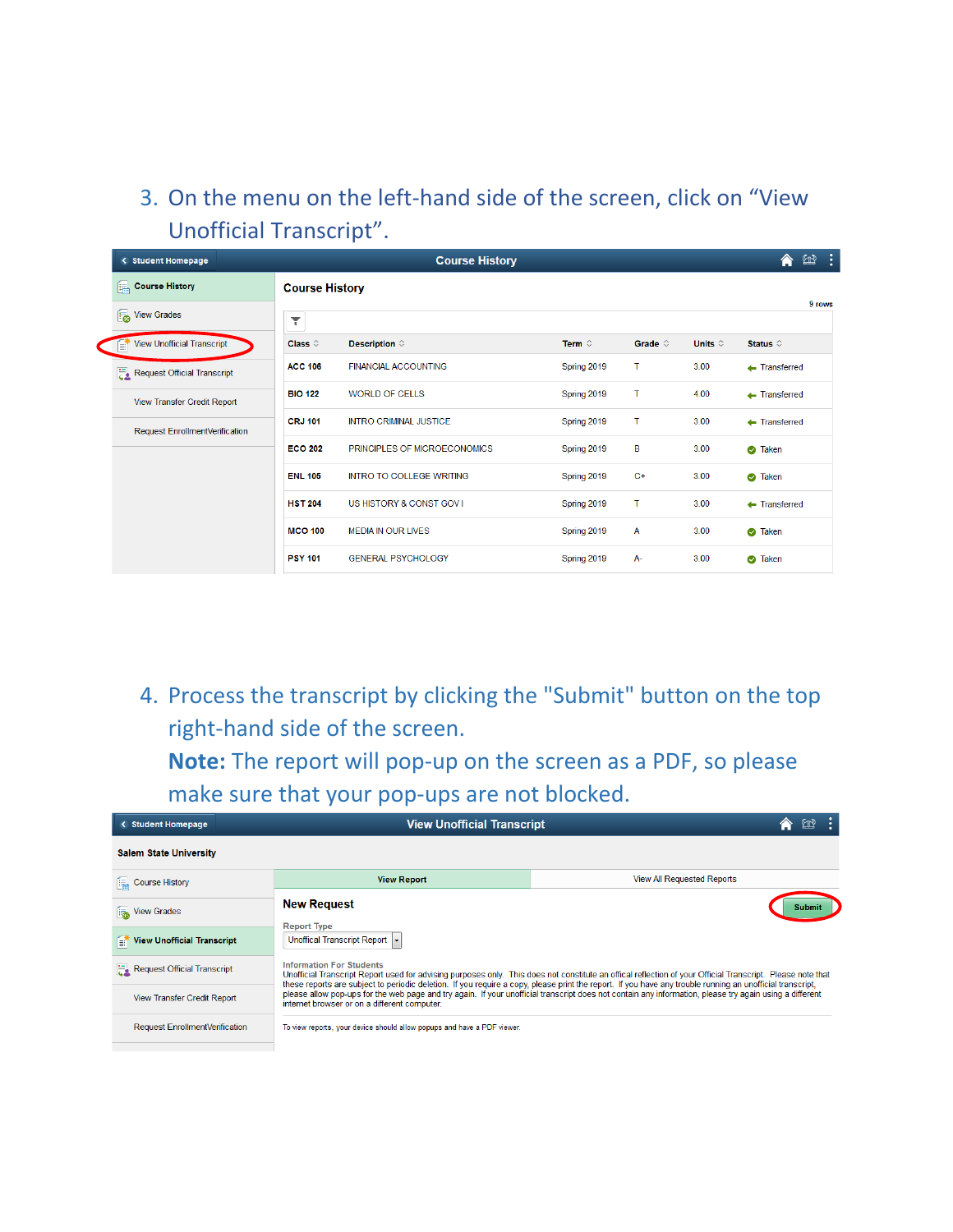5. To see the latest term of classes that you are enrolled in, scroll to the very bottom of the report.

|                                                                                                                                                           | <b>Sprng 2019</b>                                                                                                                                                            |                                                          |                                                      |                                               |                                                              |
|-----------------------------------------------------------------------------------------------------------------------------------------------------------|------------------------------------------------------------------------------------------------------------------------------------------------------------------------------|----------------------------------------------------------|------------------------------------------------------|-----------------------------------------------|--------------------------------------------------------------|
| Program:<br>Plan:                                                                                                                                         | Undergrad - Non-Matriculating<br>Undergraduate - Non-Matriculating Preparation                                                                                               |                                                          |                                                      |                                               |                                                              |
| Course<br><b>FCO</b><br>202<br><b>FNI</b><br>105<br><b>MCO</b><br>100<br><b>PSY</b><br>101<br><b>SOC</b><br>110                                           | <b>Description</b><br>PRINCIPLES OF MICROECONOMICS<br>INTRO TO COLLEGE WRITING<br><b>MEDIA IN OUR LIVES</b><br><b>GENERAL PSYCHOLOGY</b><br><b>INTRODUCTION TO SOCIOLOGY</b> | Attempted<br>3.000<br>3 0 0 0<br>3.000<br>3.000<br>3.000 | Earned<br>3.000<br>3.000<br>3.000<br>3.000<br>3.000  | Grade<br>в<br>$C+$<br>$\mathbf{A}$<br>А-<br>n | <b>Points</b><br>9.000<br>6.900<br>12,000<br>11.100<br>3.000 |
|                                                                                                                                                           | <b>Transfer Credit from North Shore Community College</b>                                                                                                                    |                                                          |                                                      |                                               |                                                              |
| Applied Toward Undergrad - Non-Matriculating<br>Course<br>ACC.<br>106<br><b>BIO</b><br>122<br><b>CRJ</b><br>101<br><b>HST</b><br>204<br>Course Trans GPA: | <b>Description</b><br><b>FINANCIAL ACCOUNTING</b><br><b>WORLD OF CELLS</b><br><b>INTRO CRIMINAL JUSTICE</b><br>US HISTORY & CONST GOV I<br>0.000 Transfer Totals:            | Attempted<br>3 000<br>4000<br>3.000<br>3.000<br>0.000    | Earned<br>3.000<br>4 000<br>3.000<br>3.000<br>13.000 | Grade<br>т<br>т<br>т<br>т                     | <b>Points</b><br>0.000<br>0.000<br>0.000<br>0.000<br>0.000   |
|                                                                                                                                                           |                                                                                                                                                                              |                                                          |                                                      |                                               |                                                              |
| <b>Term GPA</b><br><b>Transfer Term GPA</b>                                                                                                               | 2.800 Term Totals<br><b>Transfer Totals</b>                                                                                                                                  | <b>Attempted</b><br>15.000<br>13,000                     | Earned<br>15.000<br>13,000                           | <b>GPA Units</b><br>15.000<br>0.000           | Points<br>42.000<br>0.000                                    |
| <b>Combined GPA</b>                                                                                                                                       | 2.800 Comb Totals                                                                                                                                                            | 28.000                                                   | 28,000                                               | 15.000                                        | 42.000                                                       |
| Cum GPA<br><b>Transfer Cum GPA</b><br>Combined Cum GPA                                                                                                    | 2.800 Cum Totals<br><b>Transfer Totals</b><br>2.800 Comb Totals                                                                                                              | 15.000<br>13.000<br>28,000                               | 15.000<br>13.000<br>28,000                           | 15.000<br>0.000<br>15,000                     | 42.000<br>0.000<br>42 000                                    |
| <b>Undergraduate Career Totals</b>                                                                                                                        |                                                                                                                                                                              |                                                          |                                                      |                                               |                                                              |
| Cum GPA:<br><b>Transfer Cum GPA</b>                                                                                                                       | 2.800 Cum Totals<br><b>Transfer Totals</b>                                                                                                                                   | 15.000<br>13.000                                         | 15.000<br>13.000                                     | 15.000<br>0.000                               | 42.000<br>0.000                                              |
| Combined Cum GPA                                                                                                                                          | 2.800 Comb Totals                                                                                                                                                            | 28,000                                                   | 28,000                                               | 15 000                                        | 42 000                                                       |
|                                                                                                                                                           | End of Undergraduate Report                                                                                                                                                  |                                                          |                                                      |                                               |                                                              |

- 6. On the report, you will find:
- a. Your program listed along with your major(s), minor(s), and concentration(s).
- b. You may view your courses and course descriptions.
- c. You may view your attempted and earned credits within each semester (and transfer credits, if applicable).
- d. You may view your combined cumulative GPA and combined credits totals. **c.**

| b | a. <u>—</u> | Program:<br>Plan:<br>Course<br>ECO<br><b>ENL</b><br><b>MCO</b><br><b>PSY</b><br><b>SOC</b>                                                      | 202<br>105<br>100<br>101<br>110 | <b>Description</b><br><b>MEDIA IN OUR LIVES</b> | <b>Sprng 2019</b><br>Undergrad - Non-Matriculating<br>Undergraduate - Non-Matriculating Preparation<br>PRINCIPLES OF MICROECONOMICS<br><b>INTRO TO COLLEGE WRITING</b><br><b>GENERAL PSYCHOLOGY</b><br><b>INTRODUCTION TO SOCIOLOGY</b> | Attempted<br>3.000<br>3.000<br>3.000<br>3.000<br>3.000 | Earned<br>3.000<br>3.000<br>3.000<br>3.000<br>3.000 | Grade<br>в<br>$C+$<br>A<br>А-<br>D  | Points<br>9.000<br>6.900<br>12.000<br>11.100<br>3.000 |
|---|-------------|-------------------------------------------------------------------------------------------------------------------------------------------------|---------------------------------|-------------------------------------------------|-----------------------------------------------------------------------------------------------------------------------------------------------------------------------------------------------------------------------------------------|--------------------------------------------------------|-----------------------------------------------------|-------------------------------------|-------------------------------------------------------|
|   |             | <b>Transfer Credit from North Shore Community College</b><br>Applied Toward Undergrad - Non-Matriculating<br>Course<br><b>ACC</b><br><b>BIO</b> | 106<br>122                      | <b>Description</b><br>WORLD OF CELLS            | <b>FINANCIAL ACCOUNTING</b>                                                                                                                                                                                                             | Attempted<br>3.000<br>4.000                            | Earned<br>3.000<br>4 000                            | Grade<br>т<br>т                     | <b>Points</b><br>0.000<br>0.000                       |
|   |             | CRJ<br><b>HST</b><br>Course Trans GPA:                                                                                                          | 101<br>204                      |                                                 | <b>INTRO CRIMINAL JUSTICE</b><br>US HISTORY & CONST GOV I<br>0.000 Transfer Totals:                                                                                                                                                     | 3.000<br>3.000<br>0.000                                | 3.000<br>3.000<br>13.000                            | т<br>т                              | 0.000<br>0.000<br>0.000                               |
|   |             | <b>Term GPA</b><br><b>Transfer Term GPA</b>                                                                                                     |                                 |                                                 | 2.800 Term Totals<br><b>Transfer Totals</b>                                                                                                                                                                                             | Attempted<br>15.000<br>13.000                          | Earned<br>15.000<br>13.000                          | <b>GPA Units</b><br>15.000<br>0.000 | <b>Points</b><br>42.000<br>0.000                      |
|   |             | <b>Combined GPA</b><br>Cum GPA<br><b>Transfer Cum GPA</b><br><b>Combined Cum GPA</b>                                                            |                                 |                                                 | 2.800 Comb Totals<br>2.800 Cum Totals<br><b>Transfer Totals</b><br>2.800 Comb Totals                                                                                                                                                    | 28.000<br>15.000<br>13.000<br>28,000                   | 28,000<br>15.000<br>13.000<br>28,000                | 15.000<br>15.000<br>0.000<br>15.000 | 42.000<br>42.000<br>0.000<br>42.000                   |
| d |             | <b>Undergraduate Career Totals</b><br>Cum GPA:<br><b>Transfer Cum GPA</b><br><b>Combined Cum GPA</b>                                            |                                 |                                                 | 2.800 Cum Totals<br><b>Transfer Totals</b><br>2.800 Comb Totals                                                                                                                                                                         | 15.000<br>13.000<br>28,000                             | 15.000<br>13.000<br>28,000                          | 15.000<br>0.000<br>15.000           | 42.000<br>0.000<br>42.000                             |

End of Undergraduate Report